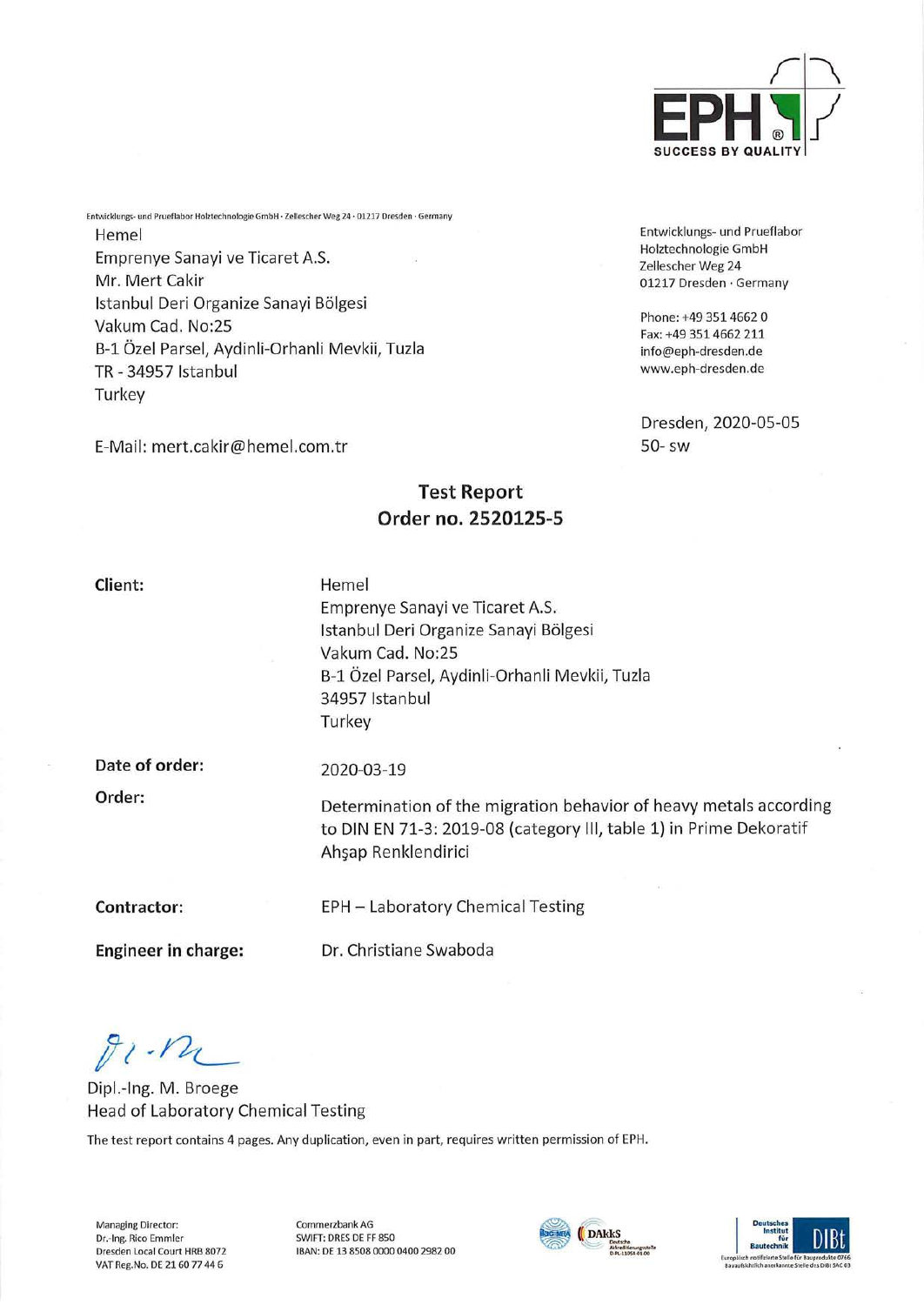# 1 Assignment

Determination of the migration behaviour of heavy metals according to DIN EN 71-3: 2019-08 (Category III according to Table 1) in 1 liquid sample

# 2 Sample material

The client handed over the following sample:

Table 1: sampling information

2520125 - P6 Prime Dekoratif Ah§ap Renklendirici

Sample receipt in the EPH: 24 March 2020

## 3 Performed tests

Tabelle 2 perfomed tests

| Pos. | Performed tests                                                 | Testing period |
|------|-----------------------------------------------------------------|----------------|
|      | Determination of heavy metals according to DIN EN 71-3: 2019-08 | 2020-04-01/03  |
|      | Determination of Chrome VI according to DIN EN 71-3: 2019-08    | 2020-04-14/17  |

Pos 2: The investigation was carried out by the accredited test institute Hansecontrol GmbH

### 3.1 Determination of heavy metals according to DIN EN 71-3: 2019-08

| sample quantities: | ca. $0.5$ g                               |
|--------------------|-------------------------------------------|
| solvent:           | 25 mL 0.07 n hydrochloric acid            |
| method:            | Elution over 2 h in a water bath at 37 °C |
| Quantification:    | with ICP-OES                              |
| Determination:     | double determination                      |

The following elements were to be determined according to DIN EN 71-3:2019-08:

Aluminum (Al), Antimony (Sb), Arsenic (As), Barium (Ba), Boron (B), Cadmium (Cd), Cobalt (Co), Chrome (Cr), Copper (Cu), Mercury (Hg), Manganese (Mn), Nickel (Ni), Lead (Pb), Selenium (Se), Tin (Sn), Strontium (Sr), Zinc (Zn)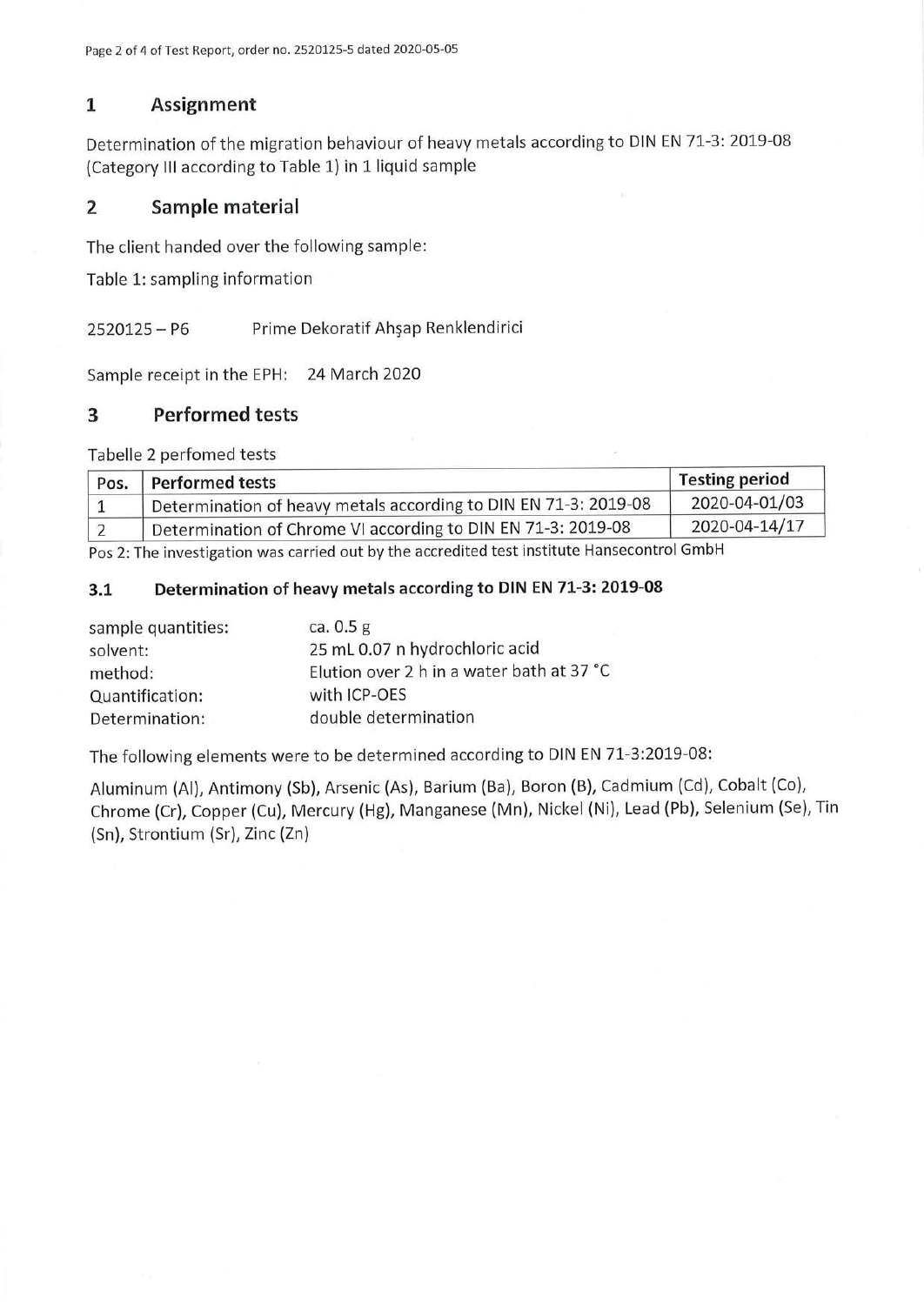#### Page 3 of 4 of Test Report, order no. 2520125-5 dated 2020-05-05

Table 3: Limit of quantification of different elements

| Element     | Al | A <sub>S</sub><br><b>Service Library</b> | Dd  | Cd<br><b>COLLE</b>                     | Co   | ີ<br>total. | CrV<br>ື | Cu  | Hg   | Mn   | Ni                      | Pb   | Sb | sе | Sn   | $\tilde{}$ | Zn   |
|-------------|----|------------------------------------------|-----|----------------------------------------|------|-------------|----------|-----|------|------|-------------------------|------|----|----|------|------------|------|
| LOQ [mg/kg] |    | سمد                                      | U.1 | 0 Q 5<br>$\mathsf{U} \cdot \mathsf{U}$ | 0.05 | 0.02        | 0.005    | 0.1 | 0.05 | 0.05 | 0.25<br>$\cup$ . $\sim$ | سيست | -- | -- | 0.05 | 0.05       | $-1$ |

LOQ Limit of quantification [mg/kg]

# 4 Results

Table 4 Result overview of the tested material

- 25

| [mg/kg]                     | Al    | As      | в       | Вa    | Cd      | Co  | Cr<br>total | Cr<br>$(III)^1$ | Cr (VI) <sup>2</sup> | Cu   | Hg  | Mn    | Ni  | Pb      | Sb      | Se      | Sn     | Orga-<br>notin <sup>3</sup> | Sr    | Zn    |
|-----------------------------|-------|---------|---------|-------|---------|-----|-------------|-----------------|----------------------|------|-----|-------|-----|---------|---------|---------|--------|-----------------------------|-------|-------|
| Limit Value<br>Category III | 70000 | 47      | 15000   | 18750 | 17      | 130 | 460         | 460             | 0.2/0.053            | 7700 | 94  | 15000 | 930 | 23      | 560     | 460     | 180000 | 12                          | 56000 | 46000 |
| Measured<br>Values          | 16.6  | $<$ LOQ | $<$ LOQ | 28.6  | $<$ LOQ | 0.2 | $<$ LOQ     | $<$ LOQ         | n.d.                 | 0.1  | 0.1 | 10.3  | 0.6 | $<$ LOQ | $<$ LOQ | $<$ LOQ | 0.1    | n.d.                        | 2.6   | 2.8   |
| comply with<br>limit value  | Yes   | Yes     | Yes     | Yes   | Yes     | Yes | Yes         | Yes             | Yes                  | Yes  | Yes | Yes   | Yes | Yes     | Yes     | Yes     | Yes    | Yes                         | Yes   | Yes   |

n.d. not determined

<sup>1</sup> The chromium (III) content corresponds to the total chromium content minus the chromium (VI) content

<sup>2</sup> The migration limit for chromium (VI) for category III toy material (scraped toy material) has been changed by Commission Directive (EU) 2018/725. The new limit value (0.053 mg / kg) applies from 2019-

11-18. Before this date, the limit is 0.2 mg / kg. Chromium (VI) was only determined for samples in which the total chromium content exceeded the limit value for chromium (VI).

<sup>3</sup> The organotin content was only determined for samples in which the tin content exceeded the limit value for organotin.